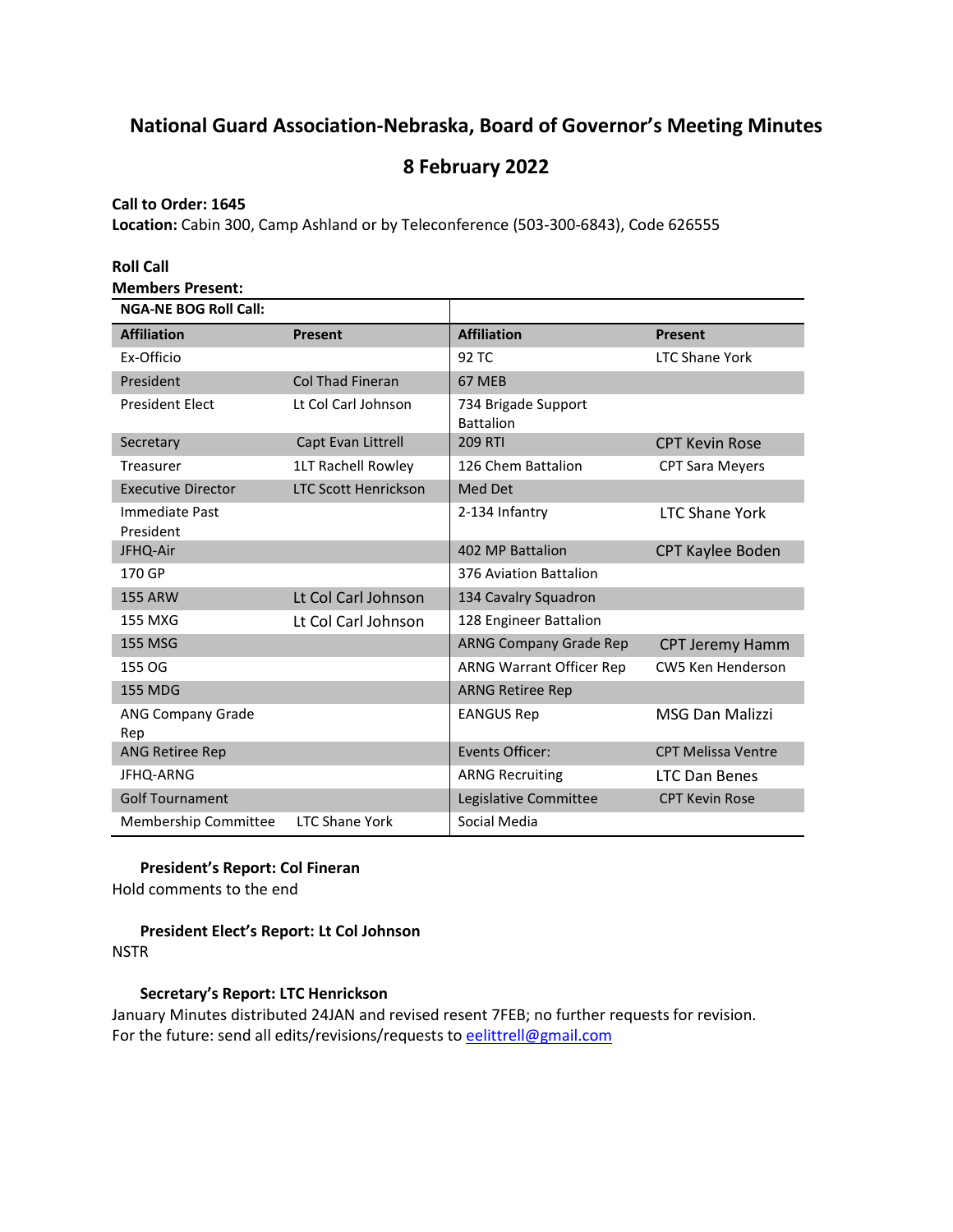#### **Treasurer's Report: 1LT Rowley**

Balance: ~\$77,000, ~\$26k in CD; on hand balance ~52k. Request is for each committee to work on next year budget; questions on last year budget go to 1LT Rowley. Need to finalize last two weeks of March for the business meeting to be approved.

#### **Executive Director: LTC Henrickson**

Working CODEL NGAUS Awards for recognition at NGAUS conference; due in May State conference/business meeting March 25-26

Attended the NGEDA meetings in January to prep for NGAUS conference in August. Included conference organization and events on the ground in Columbus, OH. Reserved a block of 20 rooms + 1 small suite \$128/night in hotel across the street from conference. Airfare ~\$300-\$350 round trip. Awaiting final agenda and registration. Want to begin determining attendees and sponsorship opportunities. **DISCUSSION**: sponsoring CGOs is a good investment in professional development for the force. Possibility of a charter bus to reduce travel costs? More analysis needed on cost, could be upwards of \$10k. Vote will include budgeting item and determining funds available before business meeting in March. **NO ACTION TAKEN**.

#### **Legislative Committee: CPT Rose**

Legislative Session bills, 8 of interest, moving slowly. Of note: Sen Blood has motor vehicle tax exemption for disabled veterans. Others: SAD be tax exempt. Early voting for NENG members. Creation of veteran's court. Homestead exemption act applicability.

Legislative reception is Tuesday Feb  $15<sup>th</sup>$  1700-2000, Scottish Rite Temple is venue, must use their contracted services, allocated for 120 drink tickets, roughly \$1k; food at \$1200. Budgeted \$3k. Emailed invitation, RSVP online per email, attendees must register.

#### **Membership: LTC York**

Last month at 46%, this month 54% as of 1FEB. Tonight is membership drive. Goal for the year is 75%, last year were 66%. Tracking complimentary memberships and ensuring the sign-ups get confirmed.

#### **Events Committee: CPT Ventre**

Monthly events on hold due to COVID protection measures.

Working on business meeting and social 25-26 MAR. Will include morning coffee and pastries and buffet for lunch. For social on the night before, can bring in own alcohol as long as keep it to our room. Planning: Friday evening social event roughly 1700-1900, Cornhusker Hotel, bigger room. Intent is membership focused, enlisted association invited. Members free, non-members \$10, with event fee applied to those who become members. Social budget is wrapped into total budget of business meeting. If join night of, free event admittance. Fliers will be developed and distributed. Need participants, as CGOs are imperative to the voting and selection process. Saturday morning 0800 start for the business meeting. Lunch provided. Proposed \$20/person which, with sponsorship should cover the costs. Final matter for meeting is awards.

#### **Social Media Committee: LTC Henrickson**

Social flier has been developed.

#### **Corporate Membership: LTC Henrickson**

Several sponsors returning this year. Reaching out to others and new sponsors.

#### **EANGUS Report: MSG Malizzi**